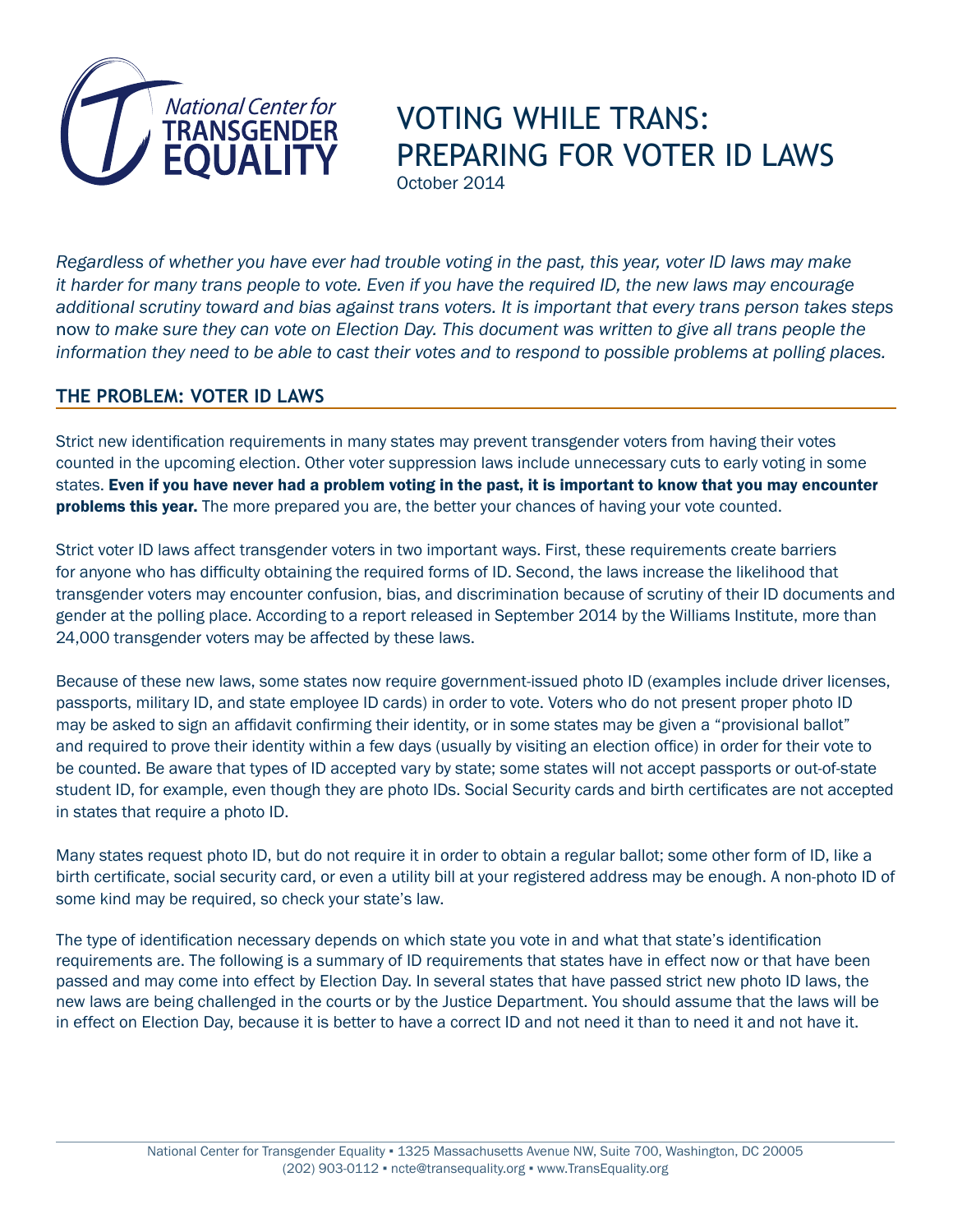# **THE PROBLEM: VOTER ID LAWS (CONTINUED)**

Every state has somewhat different requirements, and more detailed information for every state is available from the nonpartisan Election Protection coalition (see Resources below).



*http://www.ncsl.org/research/elections-and-campaigns/voter-id.aspx*

Regardless of the photo requirement, the name and address on the ID you use should match your voter registration record. In photo ID states, if you do not have ID that matches your registration, you may be given a provisional ballot.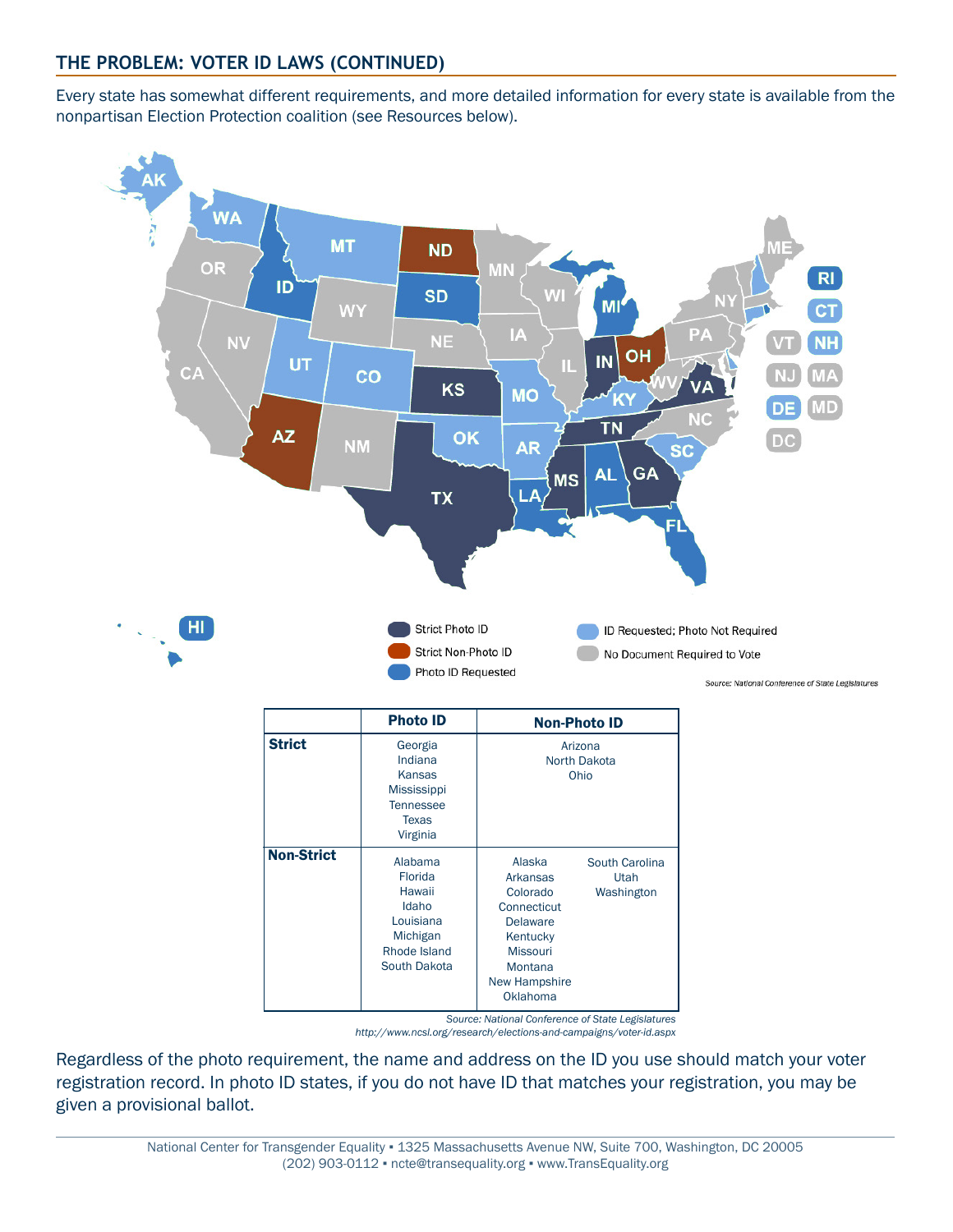# **HOW DO VOTER ID LAWS PREVENT TRANSGENDER VOTERS FROM VOTING?**

Though transgender voters have not been specifically targeted by the new legislation, they could be disproportionately affected by the new rules. Many trans people cannot obtain updated identification, and poll workers have broadened discretion under the new laws to deny voters a regular ballot if they believe—even incorrectly – that someone is trying to vote fraudulently.

Voters may be prevented from casting a regular ballot for three main reasons:

- Gender or other discrepancies on ID: Because of varying state policies and laws, many transgender people are unable to update driver's licenses and other forms of ID to reflect their gender identity. Their ID may not list their name or gender correctly, or may not have a photo that reflects their current gender expression. None of these things makes a person's ID invalid or insufficient to establish voter eligibility. However, because of ignorance and bias regarding transgender people, or a misunderstanding of the law, poll workers may believe that a person's ID is invalid or suspicious and try to prevent them from voting. While bringing multiple forms of ID can sometimes be helpful in resolving any questions, if a person has multiple forms of ID with different names or gender designations this may cause more confusion.
- **Unfair suspicion or discrimination based on appearance:** Even where voters have consistent and upto-date name and gender information on their ID, we expect many poll workers to challenge transgender people about the accuracy of their ID, often based on their appearance.
- **Lack of required ID:** While most people take having a photo ID for granted, many people with low incomes, limited access to transportation, and other resource limitations do not have them, and obtaining required ID can be a significant hurdle. Because of high rates of poverty, unemployment and discrimination facing transgender people as well as the fear of disrespect or discrimination when applying, transgender people are disproportionately likely not to have a photo ID.

### **YOUR RIGHT TO VOTE**

In general, any person who is at least 18 years old, a U.S. citizen, and meets the residency requirements of their state can vote. This is true regardless of sex, race, national origin, disability status, gender identity or expression, or sexual orientation. Being transgender or gender non-conforming is not a reason that you can be denied the opportunity to vote.

#### Voting While Homeless or Without a Fixed Address

Many people wrongly believe homeless people cannot vote. In fact, not having a fixed address should not be a barrier to voting. Most states allow a shelter address, a description of a general location at which the individual usually spends the night, or even a drawn map to be recorded as an address on voter registration forms. An address is needed primarily for assigning people precincts and mailing election information. Confirm what may be used as an address with your local elections office. Homeless people may, however, experience additional barriers in obtaining ID in states where it is required to vote. For more information, visit http://866ourvote.org/state and click on your state.

#### Felony Convictions and Voting

One major exception to universal voting right is that in some states those with felony convictions may have their right to vote taken away. In some states, it is possible to regain the right to vote by re-registering after finishing one's sentence or after a subsequent period of time, or by petitioning to have your rights restored. To find out if you are eligible to vote or can have your right to vote restored, visit http://restoration.866ourvote.org/.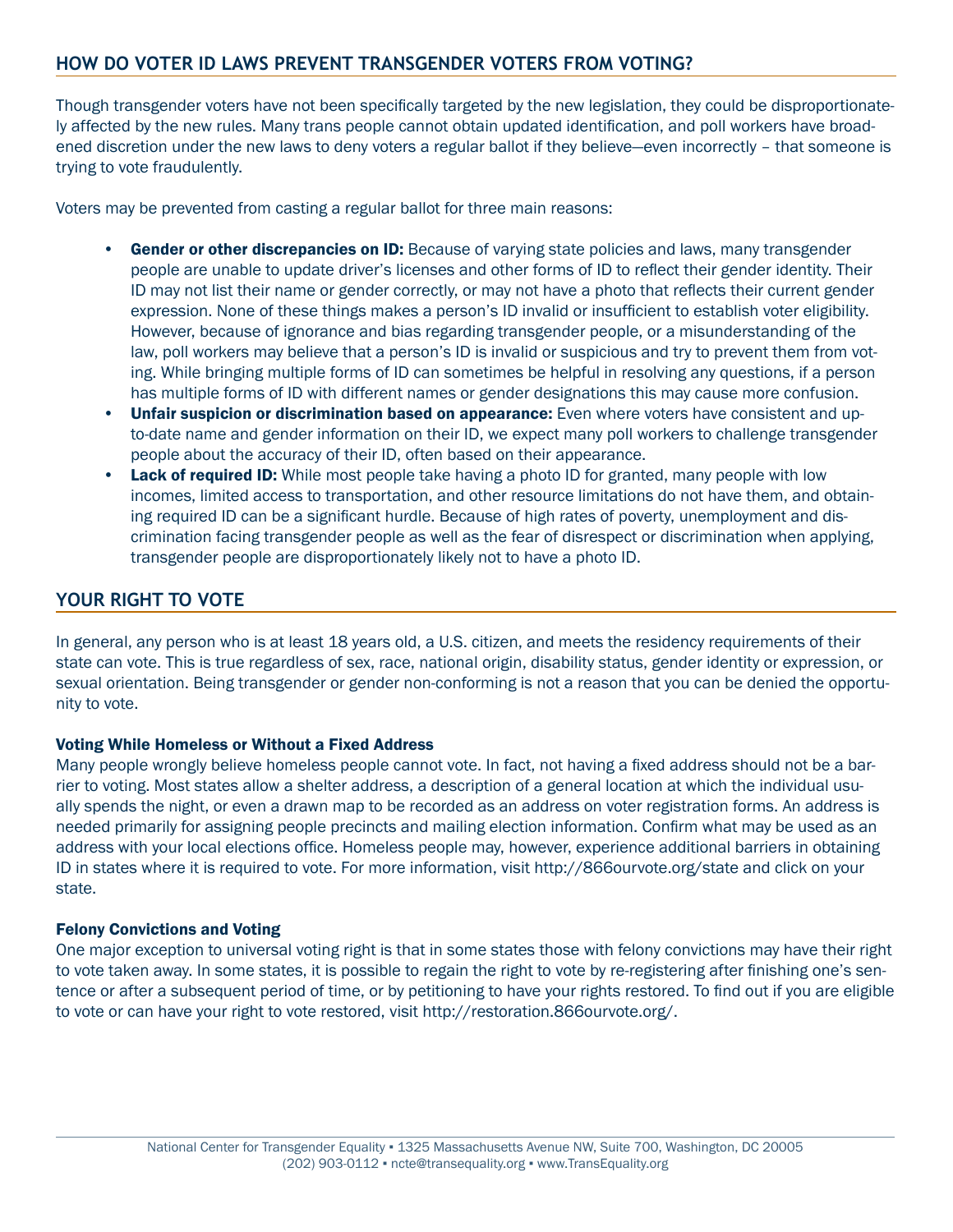#### 1. Make Sure You Are Registered to Vote

Make sure you are registered to vote in the correct precinct and that the name and address (and, if specified, gender) in your registration record match your ID. If they do not, register with information that matches your ID. Remember, if you get a name change, you must change your name on your voter registration information. Keep your registration card or certificate when it gets mailed to you. Make sure that you are registered at the correct address with the correct name. And don't assume that your ID is good because it always has been in the past.

To check your voter registration status or register to vote:

- Go to http://canivote.org
- Under "Get registered or check your registration info," choose your state
- Follow the instructions to check your registration or register to vote

To see what types of ID will be accepted in your state go to http://866ourvote.org/state and click your state.

#### 2. Get a Photo ID If Your State Requires One

If your state requires a photo ID and you don't have one of the required forms of ID, get one. Most states with ID requirements will accept more than one type of ID; figure out which is easiest to obtain and get one. Some states will provide a required ID free of charge to those with a limited ability to pay, and some community organizations may be able to help you with other barriers such as transportation.

#### 3. Update Your Photo and Gender Marker On Your ID, If Possible

If it is possible for you to do so, having an updated photo and gender designation can lessen the risk of encountering problems. If you are unable to do so, however, you still have the right to use your ID to vote, even if a poll worker tells you otherwise. (In some states it may be easier to obtain a U.S. passport card or book with updated gender information; however, not all states accept passports as a form of voter ID.)

#### 4. Update or Verify Your Voter Registration Information

Make sure your ID will match the name and address on your voter registration at election time. If you change your name or address between registering and voting, this can cause problems. If you do change either of these things before Election Day, make sure to go back and update your voter registration as well.

#### 5. Find Out If You Can Vote Early

Learn more about whether early and absentee voting is available in your state. Each state has different laws about whether and how someone can vote early. Early voting is often a way to avoid hassles and other problems at your polling place on Election Day.

#### 6. Call Your Local Election Office

If you are still in doubt, verify with your local election office. If you have questions about your ID or the requirements in your state, call or visit your county election office before Election Day. You can even ask them to check the ID you intend to use and verify that it is sufficient for voting.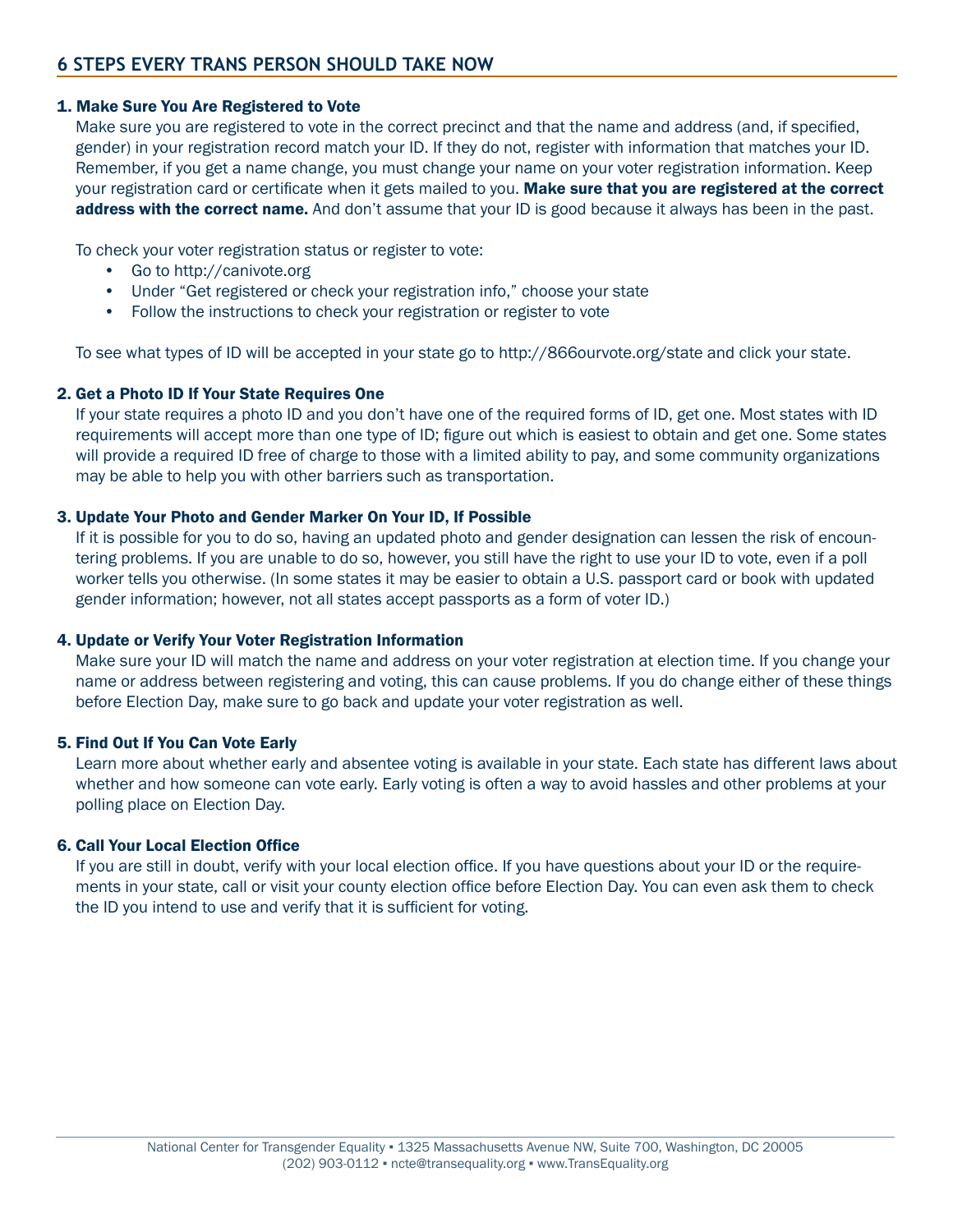### **EARLY AND ABSENTEE VOTING**

#### Early Voting

Not all states allow early voting, but if it is offered in your state, early voting can be a good way to avoid trouble at the polling place. Voting early will ensure that any issues with your ID are caught in time to be corrected or addressed, and will ensure that you do not forget to vote. Dates and hours for early voting vary by state. Visit http://866 ourvote.org/ or your state or county elections website to find early voting hours, dates, and locations.

#### Absentee Voting

There are two types of absentee voting. Some states have no-excuse absentee voting, in which anyone can vote absentee without giving a reason, even if they expect to be in the state on Election Day. Other states have absentee voting, but require voters to give a reason why they cannot vote in person on Election Day. Rules for who can and cannot vote absentee vary in these states.

#### No-Excuse Absentee Voting

In 27 states and the District of Columbia, voters are allowed to vote absentee regardless of whether they will be able to vote in person on Election Day. If you live such a state, you should vote by absentee ballot as early as possible. By voting early, you can ensure that any ID issues are caught and that you don't forget to vote. Go to http://866ourvote. org and search for your state under "Absentee Voting" or go to your state's elections website to find out when the absentee voting period begins and ends, how to get an absentee ballot, and how to submit it. If you live in a state where both early voting and no-excuse absentee voting are available, you should use whichever option is most convenient for you.

#### Excuse-Required Absentee Voting

In 20 states, you may only vote by absentee ballot if there is a legitimate reason that you cannot vote in person. In these states, the rules vary as to who is considered eligible to vote by absentee ballot and who is not. Go to http:// 866ourvote.org and search for your state under "Absentee Voting" or go to your state's elections website to find out whether you are eligible to vote by absentee ballot in your state, when the absentee voting period begins and ends, how to get an absentee ballot, and how to submit it. If you live in a state that has both early voting and excuse-required absentee voting, we suggest voting early.

#### Vote by Mail

Colorado, Oregon, and Washington conducts all elections by mail and do not offer in-person voting at all. If you live in Oregon, see http://866ourvote.org to find out how the process works and what the important dates are to make sure you get your ballot in on time.

| <b>Voting Methods by State</b>                                                                                                                                                                                                                                                                                                                                                       |                                                                                                                                                                                                                                                                                                                  |                                                                                                                                                                                                                                                                |
|--------------------------------------------------------------------------------------------------------------------------------------------------------------------------------------------------------------------------------------------------------------------------------------------------------------------------------------------------------------------------------------|------------------------------------------------------------------------------------------------------------------------------------------------------------------------------------------------------------------------------------------------------------------------------------------------------------------|----------------------------------------------------------------------------------------------------------------------------------------------------------------------------------------------------------------------------------------------------------------|
| <b>Early Voting</b>                                                                                                                                                                                                                                                                                                                                                                  | <b>No-Excuse Absentee Voting</b>                                                                                                                                                                                                                                                                                 | <b>Excuse-Only Absentee Voting</b>                                                                                                                                                                                                                             |
| Alaska, Arizona, Arkansas, California, the<br>District of Columbia, Florida, Georgia, Hawaii,<br>Idaho, Illinois, Indiana, Iowa, Kansas, Louisi-<br>ana, Maine, Maryland, Minnesota, Montana,<br>Nebraska, Nevada, New Jersey, New Mexico,<br>North Carolina, North Dakota, Ohio, Oklahoma,<br>South Dakota, Tennessee, Texas, Utah, Ver-<br>mont, West Virginia, Wisconsin, Wyoming | Alaska, Arizona, California, the District of Co-<br>lumbia, Florida, Georgia, Hawaii, Idaho, Illinois,<br>Iowa, Kansas, Maine, Maryland, Minnesota,<br>Montana, Nebraska, Nevada, New Jersey, New<br>Mexico, North Carolina, North Dakota, Ohio.<br>Oklahoma, South Dakota, Utah, Vermont,<br>Wisconsin, Wyoming | Alabama, Arkansas, Connecticut, Delaware,<br>Indiana, Kentucky, Louisiana, Massachusetts,<br>Michigan, Mississippi, Missouri, New Hamp-<br>shire, New York, Pennsylvania, Rhode Island,<br>South Carolina, Tennessee, Texas, Virginia,<br><b>West Virginia</b> |
| Colorado, Oregon, and Washington residents are required to early vote by mail.                                                                                                                                                                                                                                                                                                       |                                                                                                                                                                                                                                                                                                                  |                                                                                                                                                                                                                                                                |

*Source: National Conference of State Legislatures http://www.ncsl.org/legislatures-elections/elections/absentee-and-early-voting.aspx*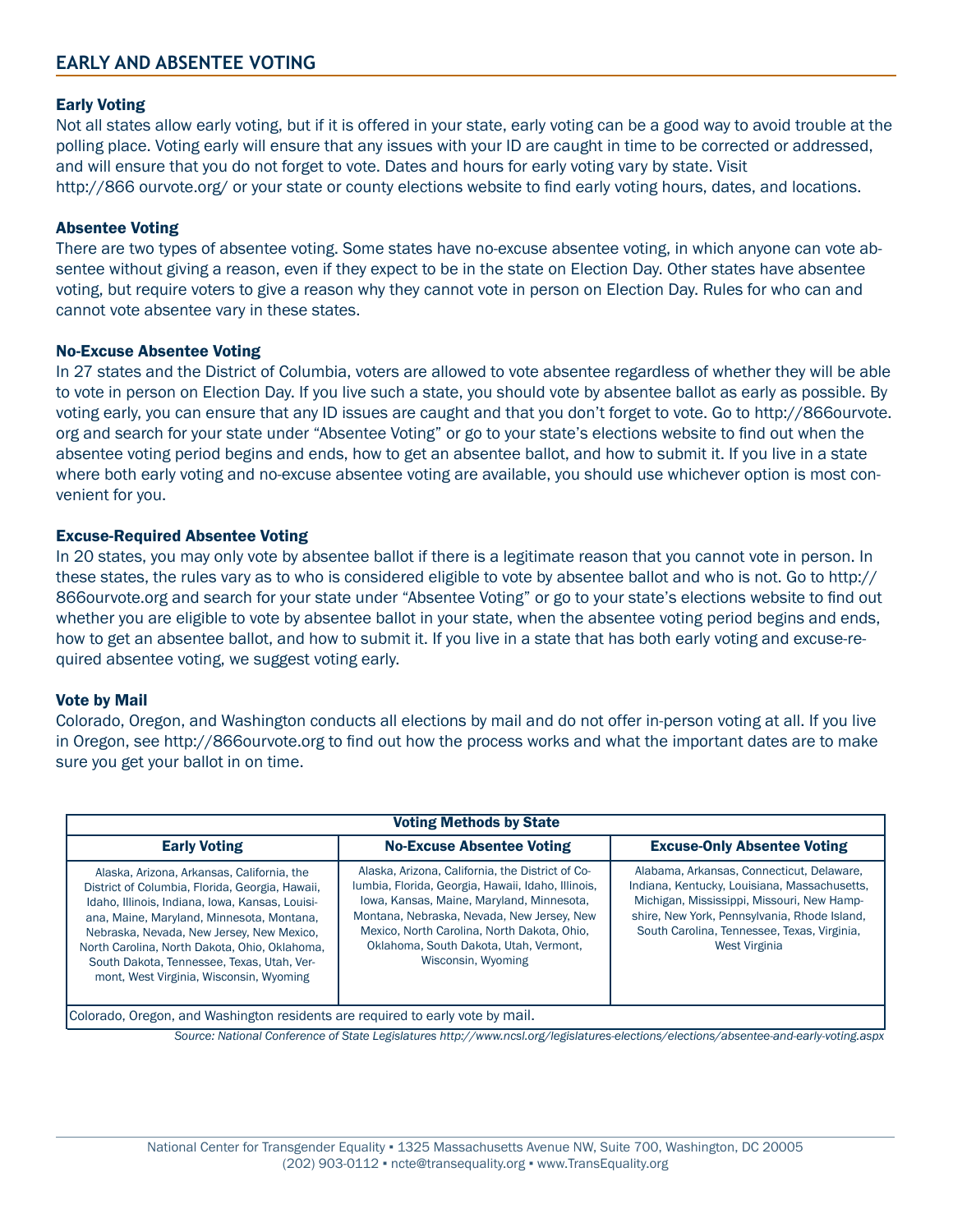#### College Students

College and graduate students have the right to establish voting residency in the place they consider their principal home. This may be your current school address, or a previous address (such as parents' address) you still consider to be "home." However, it is necessary to establish your voting residency by following the registration requirements for your state. Follow the steps above to confirm that your registration and ID are correct and sufficient, and vote early or in person or absentee as applicable. Some of the states that have passed voter ID laws will not accept student IDs and others have passed strict new requirements for student IDs that universities and colleges may not be able to comply with in time for the election. Find out if you will be voting in such a state and obtain a different type of ID, if possible. For more information on student voting, check the Brennan Center's 50-State Student Voting Guide (see Other Resources below).

# **ON ELECTION DAY**

On Election Day you should bring to the polls with you:

- 1. Your voter registration card
- 2. The correct ID you verified
- 3. The checklist included in this report
- 4. If possible, a utility bill showing the address where you are registered to vote

If your identification doesn't match your gender or current appearance, it may be helpful to have additional info verifying your identity on hand. For example, take a utility bill or bank statement with your name and address on it, and consider taking additional forms of ID that match where you live and who you are. However, a poll worker should not prevent you from voting because you cannot produce additional information.

If the poll workers question your eligibility to vote, show them the utility bill and the checklist we have provided. If you are still not allowed to vote after showing the poll worker all these documents, ask for a provisional ballot and/ or call 1-866-OUR-VOTE (1-866-687-8683) for help.

#### Disability and Language Access

Voters who need assistance because of a disability or limited English proficiency have the right to bring a friend, family member, or other person of their choice with them (so long as the person is not an agent of their employer or union). Polling places are also required by law to be physically accessible to persons with disabilities. Some jurisdictions are required by law to provide bilingual ballots; the US Justice Department, Voting Rights Section maintains a list of these jurisdictions and other relevant information (see Resources below). If you encounter any problems, call 1-866-OUR-VOTE (1-866-687-8683).

#### Provisional Ballots

If poll workers decide that you are ineligible to vote on a regular ballot, they should issue you a "provisional ballot" on which to cast your vote. This is not generally an acceptable replacement for a regular ballot. Numerous studies have established that provisional ballots often do not get counted. If you are legitimately eligible to vote in the precinct, you deserve to vote with a regular ballot.

If you are forced to use a provisional ballot, you generally must return to election officials within a few days to prove your identity in order for your ballot to be counted. Check with your local election office to find out what you need to bring and how many days you have to do so.